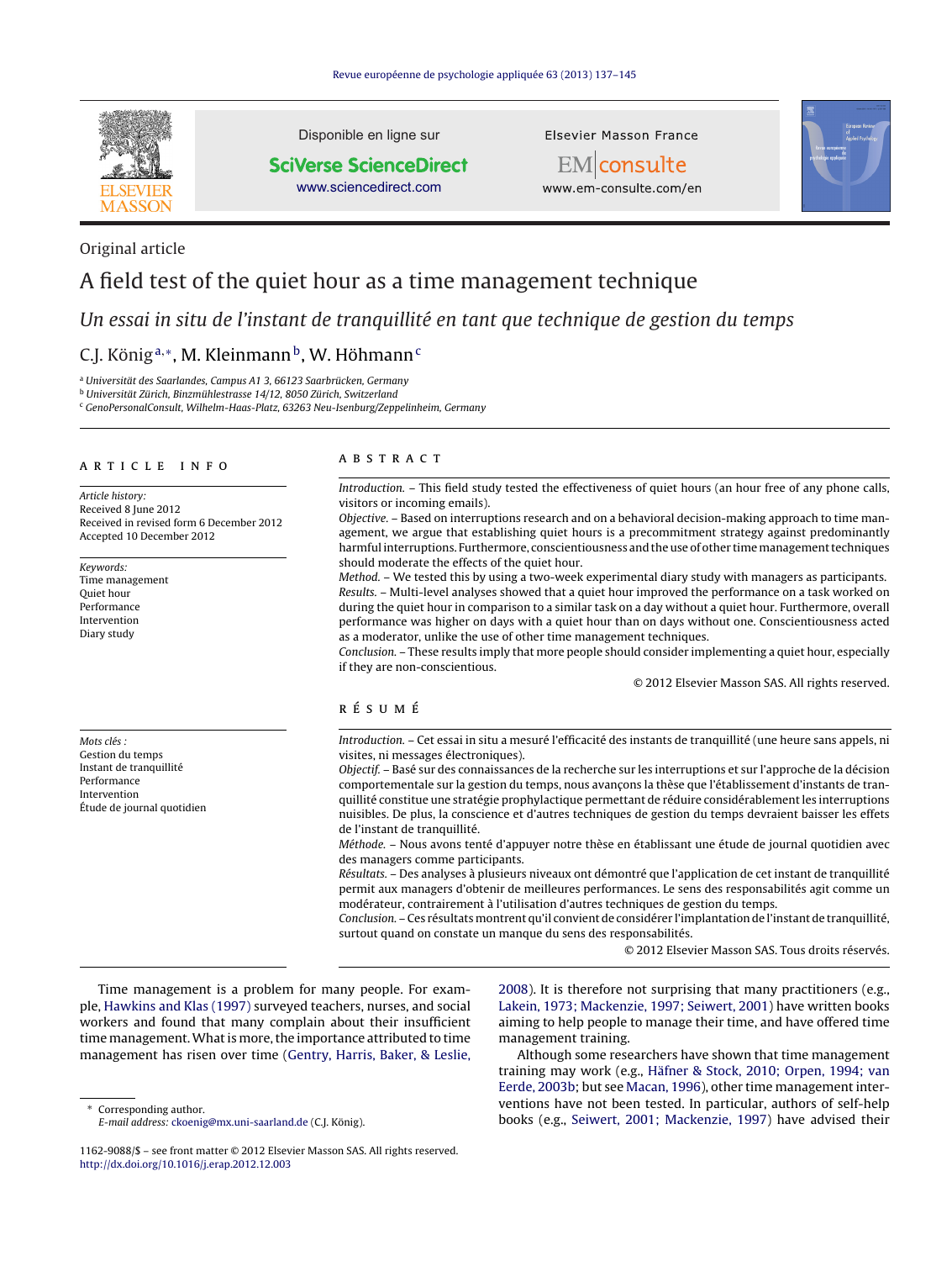readers to establish a quiet hour, which is an hour during a person's workday that is free of any phone calls, visitors or automatic notifications of incoming emails. However, no field study has evaluated whether this time management intervention actually works.

Therefore, the goal of this study is to experimentally test in the field whether or not the quiet hour is an effective time management technique. Furthermore, we will put forward arguments as to why the quiet hour should work that are deduced from research on interruptions (e.g., [Cellier](#page-7-0) [&](#page-7-0) [Eyrolle,](#page-7-0) [1992\)](#page-7-0) and from behavioral decision-making research (e.g., [Koch](#page-7-0) [&](#page-7-0) [Kleinmann,](#page-7-0) [2002;](#page-7-0) [König](#page-7-0) [&](#page-7-0) [Kleinmann,](#page-7-0) [2007\).](#page-7-0) Moreover, we will argue that there are two important moderators of the effectiveness of quiet hours: people who are less conscientious or who use fewer other time management techniques should particularly benefit from establishing a quiet hour.

### **1. Theory**

Practitioners in the field of time management often give the advice to lock oneself in the office for an hour or so and ask that nobody interrupts (e.g., [Mackenzie,](#page-7-0) [1997\).](#page-7-0) For example, people should keep the office door closed throughout and equip it with a "Do Not Disturb" sign; they should redirect all phone calls to a secretary or mailbox and switch off the option on their email software that automatically checks for new mail on a regular basis. This constitutes a quiet hour, and people have been advised to use this time of concentrated work particularly for working on important non-urgent tasks (e.g., [Mackenzie,](#page-7-0) [1997\).](#page-7-0)

#### 1.1. Why a quiet hour should work?

The behavioral decision-making perspective on time management[\(Koch](#page-7-0) [&](#page-7-0) [Kleinmann,](#page-7-0) [2002;König](#page-7-0) [&](#page-7-0) [Kleinmann,](#page-7-0) [2007\)](#page-7-0) offers an explanation of why it is difficult for people to work on non-urgent but important tasks: people's time discounting. Time discounting means that delayed events have psychologically less value than immediate events (e.g., [Frederick,](#page-7-0) [Loewenstein,](#page-7-0) [&](#page-7-0) [O'Donoghue,](#page-7-0) [2002\),](#page-7-0) and not only does it therefore matter how valuable the consequence of a task is, but it is also important when this consequence is experienced. Consequently, non-urgent tasks can be of high value, but their value is often experienced in a more distant future and is thus discounted [\(Koch](#page-7-0) [&](#page-7-0) [Kleinmann,](#page-7-0) [2002\).](#page-7-0) For example, an employee knows that she has to prepare a presentation for a meeting with the top management in two weeks, and if the meeting goes well, her project idea will be funded. Thus, she knows that this meeting has important consequences, but she also knows that she still has two weeks time. Due to time discounting, it is highly likely that she will consider the preparation of the presentation as non-urgent and will therefore postpone the preparation because of this temporal distance.

Time discounting also specifies which alternatives are particularly attractive and tempting, especially if people are working on important non-urgent tasks: alternatives that offer immediate rewards – and these might be offered by interruptions (or at least people presume that they might). For example, an email might bring important news (or just some gossip) and at least some welcomed distraction even if reading the email disturbs the work flow, and the (presumed) immediate reward might be the reason why emails are typically read immediately ([Jackson,](#page-7-0) [Dawson,](#page-7-0) [&](#page-7-0) [Wilson,](#page-7-0) [2003\).](#page-7-0) Thus, interruptions can be understood as temptations that are particularly powerful if people are working on important nonurgent tasks.

The behavioral decision-making perspective on time management [\(Koch](#page-7-0) [&](#page-7-0) [Kleinmann,](#page-7-0) [2002\)](#page-7-0) also explains why it is not enough just to plan to resist such temptations: time discounting research (e.g., [Kirby](#page-7-0) [&](#page-7-0) [Herrnstein,](#page-7-0) [1995;](#page-7-0) [Rachlin](#page-7-0) [&](#page-7-0) [Green,](#page-7-0) [1972\)](#page-7-0) has shown preference reversals to be common. In the time management context [\(Koch](#page-7-0) [&](#page-7-0) [Kleinmann,](#page-7-0) [2002\),](#page-7-0) a preference reversal means that people plan to resist tempting interruptions and to concentrate on working on a non-urgent but important task, but do not stick to their plan when an interruption occurs.<sup>1</sup> In other words, people will resist interruptions in the future, but when the future arrives (i.e., when time has passed), they find interruptions too tempting to avoid reacting to them. Thus, people might be aware that interruptions can harm their performance, especially if they are working on complex tasks (e.g., [Cellier](#page-7-0) [&](#page-7-0) [Eyrolle,](#page-7-0) [1992;](#page-7-0) [Gillie](#page-7-0) [&](#page-7-0) [Broadbent,](#page-7-0) [1989\)](#page-7-0) and that interruptions can produce stress (e.g., [Johansson](#page-7-0) [&](#page-7-0) [Aronsson,](#page-7-0) [1984\).](#page-7-0) Therefore, they prefer not to be interrupted, but still find it difficult to ignore, for instance, the arrival of a new email.

However, the behavioral decision-making perspective on time management ([Koch](#page-7-0) [&](#page-7-0) [Kleinmann,](#page-7-0) [2002\)](#page-7-0) also suggests how preference reversals can be prevented: by precommitment [\(Ariely](#page-7-0) [&](#page-7-0) [Wertenbroch,](#page-7-0) [2002;](#page-7-0) [Kivetz](#page-7-0) [&](#page-7-0) [Simonson,](#page-7-0) [2002;](#page-7-0) [Read,](#page-7-0) [2001\).](#page-7-0) Precommitment means that people make early decisions that are binding. In the time management context [\(Koch](#page-7-0) [&](#page-7-0) [Kleinmann,](#page-7-0) [2002\),](#page-7-0) precommitment leads people to arrange their work environment in such a way that they are hindered from switching their attention to interruptions, and they do this before they start working on an important but non-urgent task (and before interruptions can occur). This is precisely what is achieved by implementing a quiet hour: it allows the individual to concentrate on non-urgent important tasks by shielding interruptions. For example, if the email program is switched off, there cannot be any signal that a new email has arrived.

In summary, the arguments put forward so far are as follows: establishing a quiet hour is a precommitment strategy against interruptions, and working on a non-urgent important task should therefore be more efficient if people work on it during a quiet hour than during normal office time. Similarly, a day on which people take a quiet hour should be more productive than days without a quiet hour. More formally, we can state:

H1a: People report better performance on a task if they have implemented a quiet hour than if they have not implemented a quiet hour.

H1b: People report better day performance if they have implemented a quiet hour than if they have not implemented a quiet hour.

# 1.2. Who benefits more from a quiet hour?

Some people might benefit from a quiet hour more than others. In particular, we will argue that the effectiveness of a quiet hour is moderated by individual differences in the general use of other time management techniques and in conscientiousness.

#### 1.2.1. Use of other time management techniques

Typical time management techniques include making lists, scheduling tasks, setting goals, and monitoring progress (e.g., [Macan,](#page-7-0) [Shahani,](#page-7-0) [Dipboye,](#page-7-0) [&](#page-7-0) [Phillips,](#page-7-0) [1990\).](#page-7-0) These techniques can be found both in the academic and the practitioner literature on time management (e.g., [Macan](#page-7-0) et [al.,](#page-7-0) [1990;](#page-7-0) [Mackenzie,](#page-7-0) [1997;](#page-7-0) [Seiwert,](#page-7-0) [2001\),](#page-7-0) and using these techniques have been found to be positively related to performance (e.g., [Nonis](#page-7-0) [&](#page-7-0) [Sager,](#page-7-0) [2003\).](#page-7-0) If people already use a large number of time management techniques, they might not benefit a great deal from a quiet hour because they already

 $^{\rm 1}$  It has been mathematically shown that preference reversals are the consequence of the way in which people discount future outcomes (e.g., [Kirby](#page-7-0) [&](#page-7-0) Maraković, [1995;](#page-7-0) see also [König](#page-7-0) [&](#page-7-0) [Kleinmann,](#page-7-0) [2005\).](#page-7-0)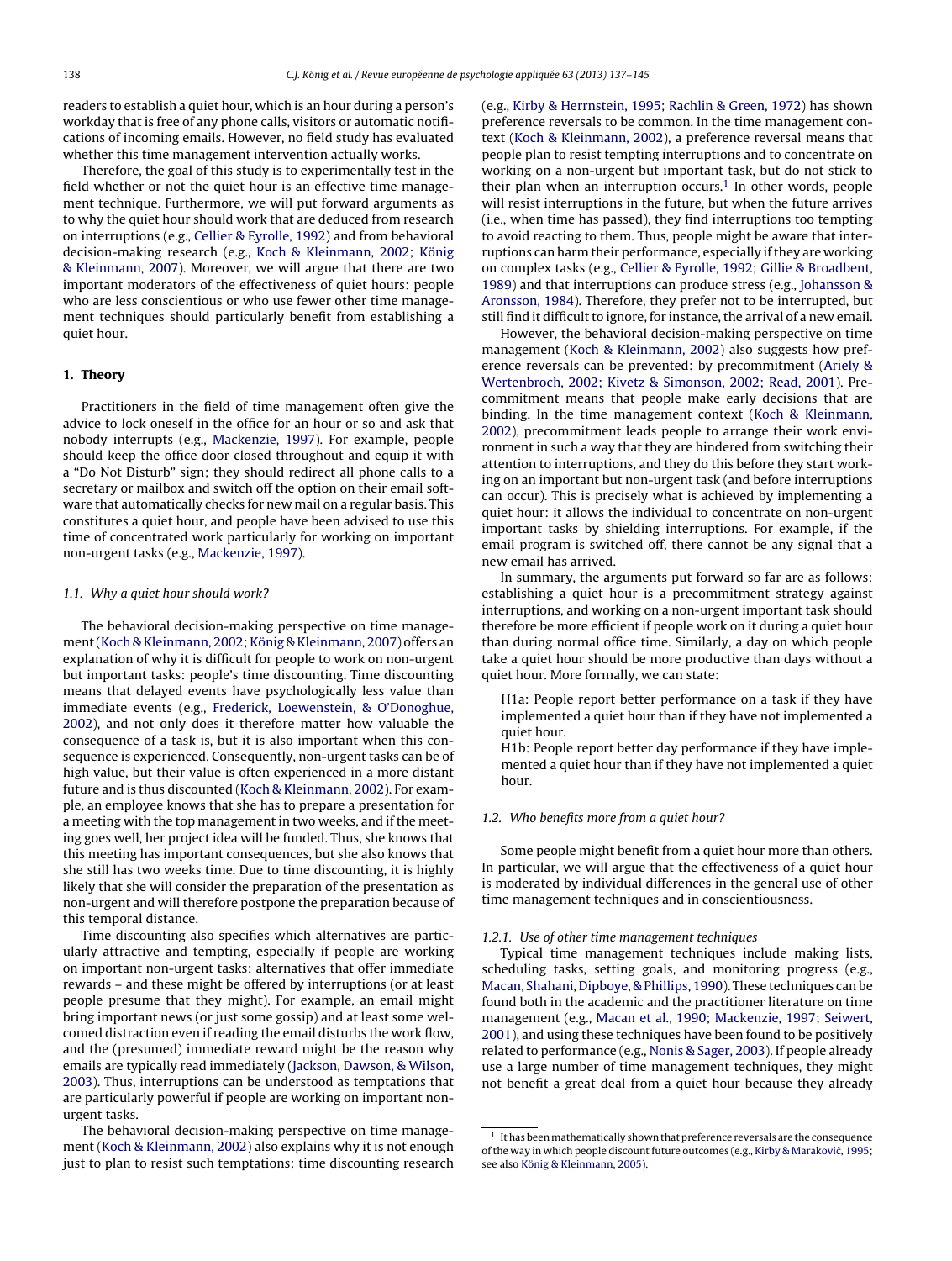manage their time well. In other words, they may not need another time management technique, and consequently, establishing quiet hours does not change much for them. At the same time, quiet hours should matter more for those who do not already use many time management techniques. Thus, we hypothesize:

H2: The quiet hour is more effective the fewer other time management techniques people use.

#### 1.2.2. Conscientiousness

From the perspective of the Big Five personality taxonomy (cf. [Digman,](#page-7-0) [1990\),](#page-7-0) conscientiousness is also a likely candidate as a moderator. Conscientious people can be characterized as being punctual, dependable, reliable, and organized ([Digman,](#page-7-0) [1990\).](#page-7-0) In particular, conscientious people have been found not to procrastinate (see the two meta-analyses by [Steel,](#page-8-0) [2007;](#page-8-0) [van](#page-8-0) [Eerde,](#page-8-0) [2003a\).](#page-8-0) Thus, if a quiet hour prevents procrastination because it renders indulging in little distractions unlikely, the difference in performance between a day with a quiet hour and a day without one should be greater for the non-conscientious people. We therefore hypothesize:

H3: The quiet hour is more effective the less conscientious people are.

# 1.3. The present study

The present study uses a unique experimental diary study design. Although diary studies have been suggested for experimental work [\(Bolger,](#page-7-0) [Davis,](#page-7-0) [&](#page-7-0) [Rafaeli,](#page-7-0) [2003\),](#page-7-0) researchers have not yet fully realized the opportunities that lie in using them for withinsubject manipulations: The effectiveness of an intervention (e.g., a quiet hour) can be tested in a two-week diary study by comparing a week with and a week without an intervention. The order of the weeks should be counterbalanced in order to control for order effects in such a design. Advantages of this type of design include the greater power of within- versus between-subject designs (cf. [Reise](#page-7-0) [&](#page-7-0) [Duan,](#page-7-0) [2003\)](#page-7-0) and the greater willingness of companies and participants to take part in a study in which they can try out an intervention.

# **2. Methods**

# 2.1. Participants

Forty-six German managers from several regionally operating companies in the financial sector were asked whether they would be interested in participating in a study on daily time management practices. Of these, 33 agreed and 29 sent diaries back (reasons for not responding were, for example, illness). As one person only participated for one week and another had too much missing data for inclusion, the final data set consisted of 27 participants (three women, 24 men). The dataset contained 227 days in total (i.e., 43 missing days). The mean age of participants was  $42$  years ( $SD = 5.8$ ), and they had an average of 13 subordinates reporting to them  $(SD = 21.6)$ .

# 2.2. Procedure

Participants filled out diaries for two weeks. In one week, participants were told to be flexible in how they coped with the daily work demands, and in the other week, they were told to implement a daily quiet hour. Both approaches were explicitly framed as reasonable ways of working that have both their benefits (see below), and participants were not told about the hypotheses of the study (i.e., the research was described just as a study about how people manage their time in general).

Participants were randomly assigned to one of two conditions to examine carry-over effects. For the first group  $(n=16)$ , the no intervention condition was implemented in the first week and the intervention condition in the second week. For the second group  $(n = 11)$ , this order was reversed.

First, participants filled out the part of the questionnaire with measures at the person level (see below). On the Monday of the first week, they read the following instructions:

In this study, the focus is on how you work on important tasks that are part of your daily business. These tasks are often long ranging. This means you could work on them today but you could also delay working on them for a few days. Two alternative ways of working on important tasks have been found in practice:

- A. Some managers consider it important not to plan their day in fine detail because unpredictable events render definite planning impossible. Working this way creates a great deal of flexibility and allows you to react to changing conditions. These managers think it is advisable to allow oneself enough freedom to work on tasks without having to determine in advance when to work;
- B. Other managers set down clear times for working on important tasks. In order not to be interrupted, they go into their office, close the door, switch on the answering machine or redirect their phone calls to the secretary. Additionally, they inform their staff and colleagues that they want to concentrate on working on a task for a certain amount of time.

Participants of the first group were asked to follow advice A in the first week. Each morning, they were asked to define an important (but non-urgent) task they planned to work on that required between approximately 45 and 60 minutes (we focused on an important but non-urgent task because such tasks are often neglected, see [Claessens,](#page-7-0) [van](#page-7-0) [Eerde,](#page-7-0) [Rutte,](#page-7-0) [&](#page-7-0) [Roe,](#page-7-0) [2010\).](#page-7-0) They were advised not to use any method to shield themselves from interruptions. At the end of the working day, participants filled out the part of the questionnaire with measures at the day level (see below).

On the Monday morning of the second week, participants in the first group read the same instructions but were asked to follow advice B during this week. Each morning, participants were again asked to describe an important (but non-urgent) task they planned to work on that required between approximately 45 and 60 minutes. However, during this week they were advised to work on this task during a quiet hour lasting approximately 45 to 60 minutes. They were therefore asked to shield themselves from interruptions during the quiet hour. In particular, they were asked to redirect phone calls to reception or to an answering machine, to inform the secretary, colleagues and staff members that they wanted to work without any interruptions, and to use a door hanger specifically constructed for this study showing visitors that a person does not want to be disturbed until a certain time. It was left to the participants to decide when this quiet hour should be. As in the first week, participants filled out the part of the questionnaire with measures at the day level at the end of each day.

Participants in the second group received the same instructions but were asked to follow advice B in the first week and advice A in the second week.

#### 2.3. Measures at the day level

#### 2.3.1. Task performance

Task performance was measured with three items: "Working on the task that I defined this morning was effective", "I made progress with the task that I have defined this morning", and "I made some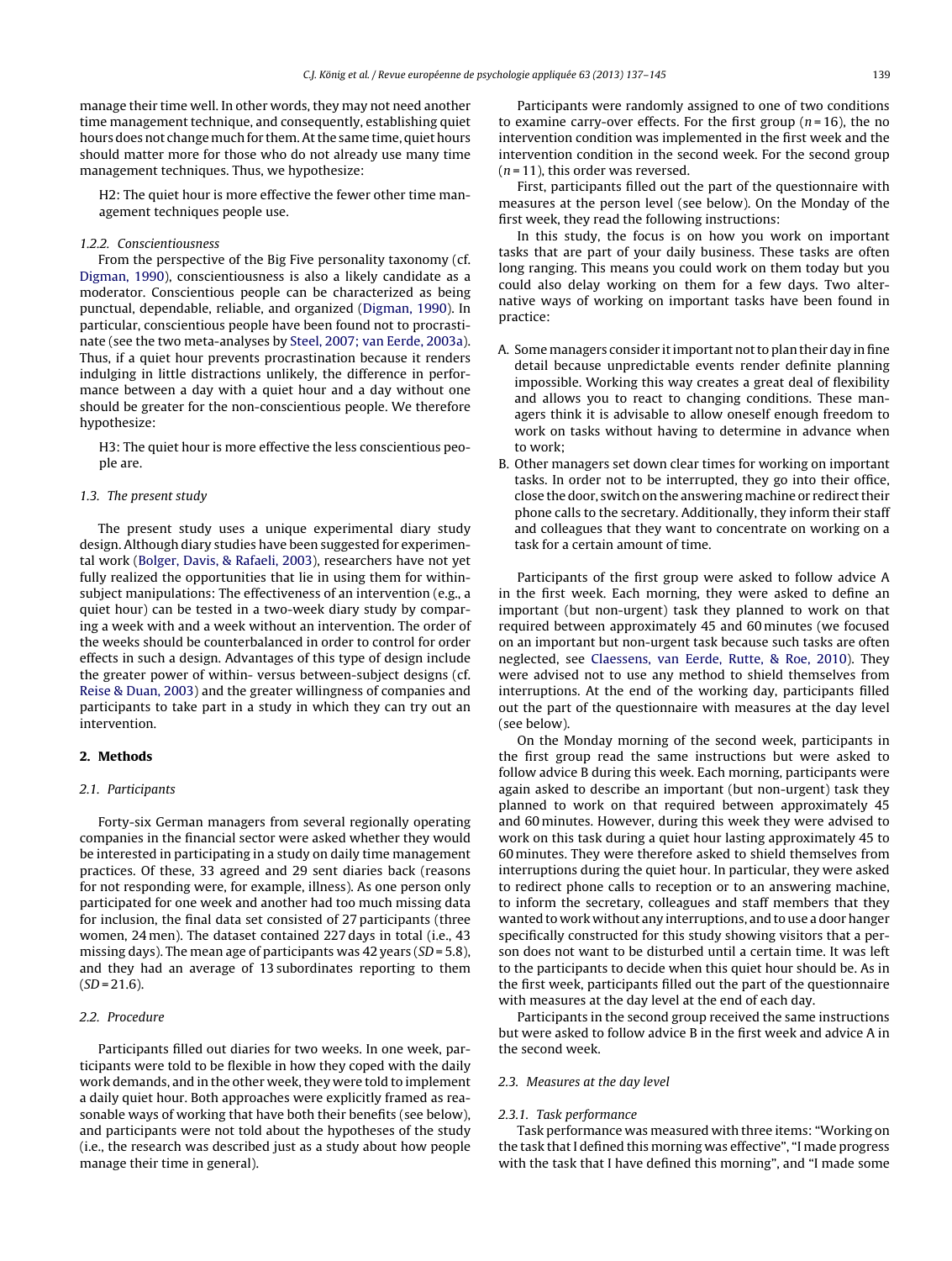steps forward with the task that I defined this morning". Respondents used a five-point scale (1 = strongly disagree to 5 = strongly agree). Cronbach alphas were computed separately for the ten working days. They ranged between 0.91 and 0.98 ( $M = 0.95$ ).

# 2.3.2. Daily performance

Daily performance was measured with six items based on [Luong](#page-7-0) [and](#page-7-0) [Rogelberg](#page-7-0) [\(2005\)](#page-7-0) and on [König,](#page-7-0) [van](#page-7-0) [Eerde,](#page-7-0) [and](#page-7-0) [Burch](#page-7-0) [\(2010\).](#page-7-0) The items were "I was productive today", "I achieved a lot today", "I have the impression that I wasted a great part of the day" (reverse coded), "The time I worked today was spent in a useful way", "The time I worked today was spent in a helpful way", and "I have the impression that I made considerable progress on my work today". Respondents used the same five-point scale as for task performance. Cronbach alphas were computed separately for the ten days and ranged between 0.85 and 0.94 ( $M = 0.87$ ).

#### 2.3.3. Manipulation check

If people implement a quiet hour, their work should be interrupted less often than if they do not implement a quiet hour. Therefore, we asked participants how often they were interrupted by others when working on the task they had defined at the beginning of the working day.

# 2.3.4. Work hours

Participants also had to state how many hours they worked each day. Implementing a quiet hour might be seen as an additional burden, resulting in longer working days, which would be an unwanted side effect.

### 2.3.5. Stressor index

Participants also reported daily stressors to rule out the possibility of positive effects of the interventions being confounded by a lack of daily stressors. The six items for this index variable (for more details on index variables see [Streiner,](#page-8-0) [2003\)](#page-8-0) were "Problems with subordinates occurred during the day", "Problems with colleagues occurred today", "Problems with customers occurred today", "Worsening general conditions (e.g., in the financial market) had a negative effect on the company", "Problems with external organizations occurred today", and "Current internal statistics showed negative tendencies". Respondents used the same fivepoint scale as for task and day performance.

Participants also reported whether they informed their staff and colleagues about their quiet hour and whether they switched on the answering machine or redirected their phone calls on days with a quiet hour.

#### 2.4. Measures at the person level

All measures at the person level used a five-point Likert response scale (1 = strongly disagree to 5 = strongly agree). Participants filled out the questionnaires one week before the start of the diary study.

#### 2.4.1. Conscientiousness

Conscientiousness was measured with the 12-item subscale of the German version of the NEO Five-Factor Inventory [\(Borkenau](#page-7-0) [&](#page-7-0) [Ostendorf,](#page-7-0) [1991,](#page-7-0) [Ostendorf](#page-7-0) [&](#page-7-0) [Angleitner,](#page-7-0) [2004\).](#page-7-0) The manual reports a Cronbach alpha of 0.85 and a retest reliability over two years of 0.81 ([Ostendorf](#page-7-0) and Angleitner, [2004\).](#page-7-0) In this study, Cronbach alpha was 0.86.

# 2.4.2. Time management

Time management was measured with 15 items from the Time Management Behavior Scale [\(Macan,](#page-7-0) [1994;](#page-7-0) [Macan](#page-7-0) et [al.,](#page-7-0) [1990\)](#page-7-0) in its German version ([König](#page-7-0) [&](#page-7-0) [Kleinmann,](#page-7-0) [2006\).](#page-7-0) Items captured time management techniques such as setting goals, carrying an appointment book, specifying priorities, and setting oneself deadlines. Sample items are "I schedule activities at least a week in advance", "I finish top priority tasks before moving on to less important ones", and "I set deadlines for myself when I set out to accomplish a task". Cronbach alpha was 0.76.

# 2.5. Analyses

Data were analyzed using hierarchical linear modeling [\(Raudenbush](#page-7-0) [&](#page-7-0) [Bryk,](#page-7-0) [2001\)](#page-7-0) because diary data have a nested (multilevel) structure: variables at the day level and at the person level. Hierarchical linear modeling could be described as follows. Separate regression equations are computed on the day level (level 1), one for each person. For example, we regressed task performance on whether it was a day with or without a quiet hour. At level 2, the parameters estimated at level 1 (intercepts and slopes) are regressed on level 2 variables – in our case on conscientiousness and the use of other time management techniques. Thus, higherlevel variables (i.e., at the person level) can influence lower-level variables (i.e., at the day level).

Hierarchical linear modeling allows the variables at the person level to be treated as fixed or random effects [\(Raudenbush](#page-7-0) [&](#page-7-0) [Bryk,](#page-7-0) [2001\).](#page-7-0) If a variable is treated as random, its effect can be generalized to a population of such effects because it is assumed that the levels of the variable that are used in the study are a subset of levels selected from a population of levels. For example, participants should be treated as random to enable a generalization beyond the specific participants. If a variable is treated as fixed, its effect cannot be generalized. An example for a fixed variable from our study is the variable GROUP. There are only two possible sequences here: starting with no intervention and ending with the intervention, or vice versa. Thus, there is no need to generalize beyond the two levels of the variable GROUP, and GROUP can be treated as a fixed variable. Mathematically, this means that there is no error term in the equation with the variable GROUP. All other variables are allowed to vary as random effects.

In line with the recommendation by [Raudenbush](#page-7-0) [and](#page-7-0) [Bryk](#page-7-0) [\(2001\),](#page-7-0) all measures at the day level were so-called "group-mean centered". This expression stems from the fact that many multilevel analyses focus on people nested in groups – unlike diary studies in which days are nested in people. Thus, "group-mean centering" means centering around the mean of the person in diary studies. All measures at the person level were grand-mean centered (i.e., centering around the mean of all participants in this application). The only exceptions are the variables QUIET HOUR and GROUP, which are entered uncentered. Centering is not needed if the raw values can be directly interpreted. In the case of the variable QUIET HOUR, this means that the estimate for the day-level regression weight can be interpreted as the difference in the dependent variable between days with a quiet hour and days without one. In the case of the variable GROUP  $(0 = \text{group with first week no quiet hour, second})$ week quiet hour; 1 = group with first week quiet hour, second week no quiet hour), this means that the person-level regression weight can be interpreted as the difference between the two groups. We used the computer program Hierarchical Linear Modeling (HLM; [Bryk,](#page-7-0) [Raudenbush,](#page-7-0) [&](#page-7-0) [Congdon,](#page-7-0) [2005\)](#page-7-0) for these analyses.

#### 2.6. Final evaluation and follow-up

#### 2.6.1. Final evaluation

At the end of the second week, participants were asked to evaluate the effectiveness of the intervention. The following five general items were developed for this purpose: "My job performance increased on days on which I implemented a quiet hour", "My job satisfaction increased on days on which I implemented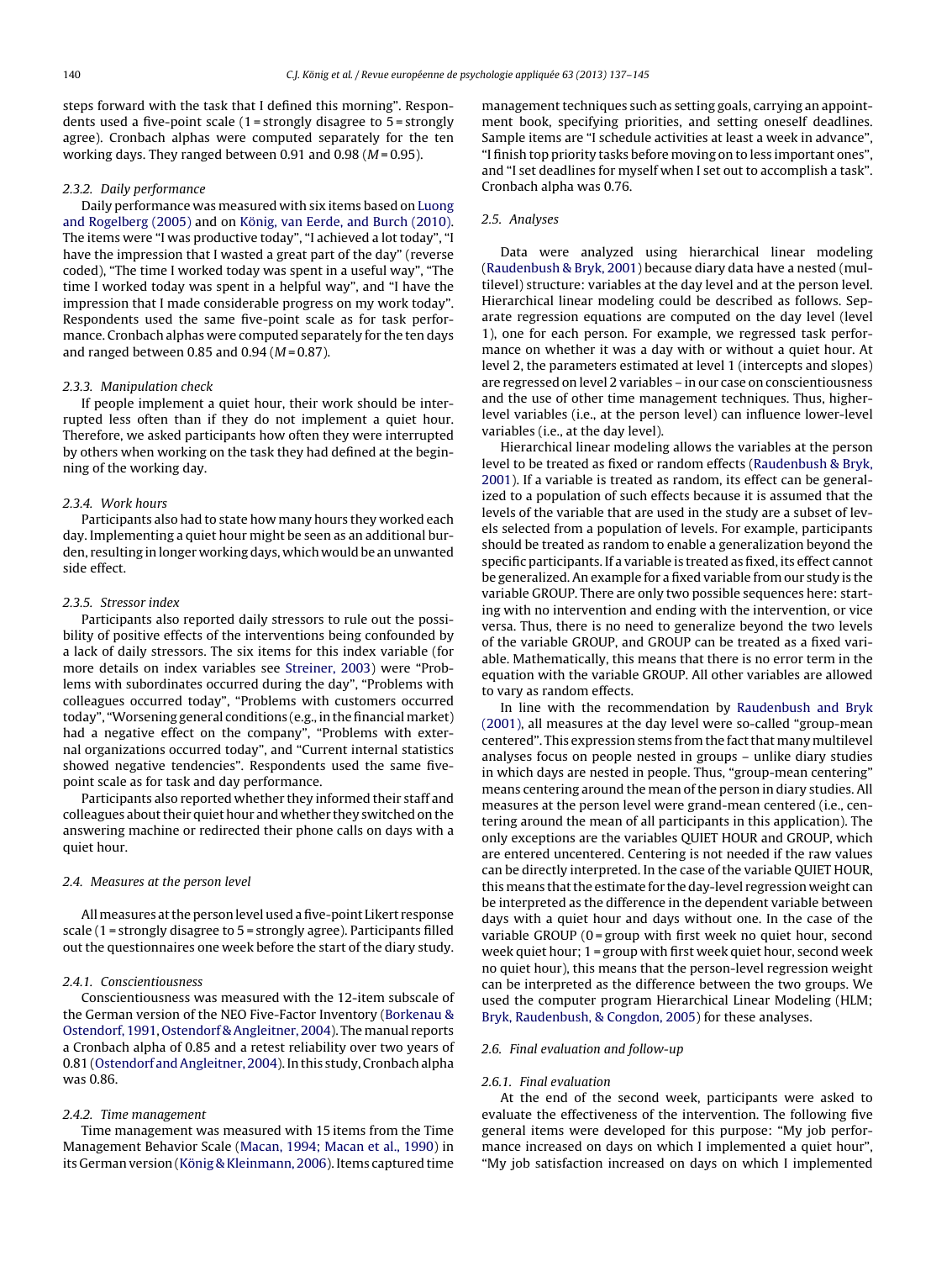a quiet hour", "I will include a quiet hour in the future", "I consider implementing a quiet hour to be worthwhile", and "I consider implementing a quiet hour to be a useful technique". Participants answered a five-point Likert response scale (1 = strongly disagree to 5 = strongly agree). Cronbach alpha was 0.82.

# 2.6.2. Follow-up evaluation

Three months after the end of the study, participants were approached again and asked to evaluate the quiet hour from a more distant point of view. Twenty-five participants replied to the same items used in the final evaluation, plus the items "I have implemented a quiet hour after the end of the study", "I planned to implement a quiet hour but did not realize this plan" (reverse coded), "I consider implementing a quiet hour to be worthwhile for groups or departments", and "I consider implementing a quiet hour to make sense for individual people". Cronbach alpha was 0.84. Unfortunately, it was not possible to link the follow-up data with other data because participants filled out the follow-up evaluation anonymously.

# **3. Results**

Table 1 shows means, standard deviations, and correlations for both conditions, aggregated to the person level. As tasks that are important (but non-urgent), participants mentioned tasks like reviewing a loan application, preparing for or carrying out followup work from meetings, writing a proposalfor a decision to be made by top management, and developing a strategy for a particular target market. There was great variety regarding the time at which quiet hours were implemented, ranging from 8:00 am to 5:30 pm (average beginning time 11:51 am).

#### 3.1. Control analyses and manipulation check

#### 3.1.1. Order effect

Multilevel analyses were used to evaluate whether it was of any importance if the quiet week was the first or the second week. The dependent variable was either task or daily performance. The set of equations used for the analyses is:

$$
Y_{ij} = \beta_{0j} + \beta_{1j} \text{QUIET HOUR}_{ij} + r_{ij},\tag{1a}
$$

$$
\beta_{0j} = \gamma_{00} + u_{0j},\tag{1b}
$$

$$
\beta_{1j} = \gamma_{10} + \gamma_{11} \text{GROUP}_j,\tag{1c}
$$

where the dependent variable  $Y_{ij}$  is TASK PERFORMANCE $_{ij}$  or DAY PERFORMANCE<sub>ij</sub> on the ith day for the jth participant,  $\beta_{0j}$ the individual's mean performance across all days, QUIET HOUR<sub>ii</sub> the dummy-coded intervention  $(0 = no$  quiet hour;  $1 = qu$ iet hour),  $\beta_{1j}$  the regression weight that indicates the degree of change in performance produced by a change from no intervention to the intervention,  $\gamma_{00}$  the sample-wide mean performance score,  $\gamma_{10}$ 

the regression intercept on the upper level predicting the regression weight for QUIET HOUR $_{ii}$  at the lower level, GROUP<sub>i</sub> the dummy-coded order effect  $(0 = \text{group with first week no quiet hour},$ second week quiet hour; 1 = group with first week quiet hour, second week no quiet hour),  $\gamma_{11}$  the regression weight of the variable GROUP<sub>i</sub>, and  $r_{ii}$  and  $u_{0i}$  are error terms.

To analyze the effect of order, it is only important whether the regression weight  $\gamma_{11}$  for the variable that codes whether the quiet week was followed or preceded by a week without a quiet hour becomes significant. The regression weight  $\gamma_{11}$ did not become significant for either dependent variable (task performance:  $\gamma_{11}$  = −0.03, SE = 0.17, t-ratio = −0.15, P = 0.88; daily performance:  $\gamma_{11}$  = 0.06, SE = 0.12, t-ratio = 0.49, P = 0.62). Thus, the two data sets can be collapsed, reducing the danger of overparameterization.

#### 3.1.2. Manipulation check

To test whether implementing a quiet hour indeed reduced the number of interruptions, the following set of equations were used:

$$
INTERRUPTIONS_{ij} = \beta_{0j} + \beta_{1j} QUIET HOUR_{ij} + r_{ij},
$$
\n(2a)

$$
\beta_{0j} = \gamma_{00} + u_{0j},\tag{2b}
$$

$$
\beta_{1j} = \gamma_{10} + u_{1j}.\tag{2c}
$$

Here, it is important whether the regression intercept  $\gamma_{10}$  on the higher level predicting the regression weight for the quiet hour at the lower level becomes significant. As predicted,  $\gamma_{10}$  became significant:  $\gamma_{00} = 4.64$ , SE = 0.67, t-ratio = 6.89, P < 0.001;  $\gamma_{10} = -2.72$ ,  $SE = 0.43$ ,  $t$ -ratio =  $-6.20$ ,  $P < 0.001$ . This means that the intervention decreased the average number of interruptions from  $4.64(\gamma_{00})$ by 2.72 ( $\gamma_{10}$ ) to 1.92. (In addition, participants reported that they informed their staff and colleagues about the quiet hour on 87.3% of the days with a quiet hour and that they switched on the answering machine or redirected their phone calls on 80.0% of the days with a quiet hour).

#### 3.1.3. Working time

The following set of equations tests whether implementing a quiet hour merely extends the average working day:

**WORKING TIME**<sub>ij</sub> = 
$$
\beta_{0j} + \beta_{1j}
$$
 **QUIET HOUR**<sub>ij</sub> +  $r_{ij}$ , (3a)

$$
\beta_{0j} = \gamma_{00} + u_{0j},\tag{3b}
$$

$$
\beta_{1j} = \gamma_{10} + u_{1j} \tag{3c}
$$

The manipulation (quiet hour versus no quiet hour) had no influence on the length of the working day ( $\gamma_{10} = -0.03$ , SE = 0.12,  $t$ -ratio =  $-0.29$ ,  $P = 0.77$ ). This means that participants were able to integrate the quiet hour into their working day without working for a longer amount of time.

#### **Table 1**

Means, standard deviations, and Pearson correlations for both conditions (aggregated to the person level).

| Variable                                |      |                |              |              |                   | 4                        |                          | 6                        |                          |
|-----------------------------------------|------|----------------|--------------|--------------|-------------------|--------------------------|--------------------------|--------------------------|--------------------------|
|                                         | М    | M<br><b>SD</b> | 4.53<br>0.34 | 4.08<br>0.35 | 1.88<br>3.52      | 8.64<br>0.95             | 1.61<br>0.38             | 4.08<br>0.43             | 3.39<br>0.49             |
|                                         |      |                |              |              |                   |                          |                          |                          |                          |
| Task performance                        | 3.65 | 0.62           | -            | $0.39*$      | $-0.25$           | $-0.23$                  | $-0.35$                  | $-0.25$                  | 0.12                     |
| Daily performance                       | 3.77 | 0.41           | $0.53***$    | $\equiv$     | $-0.09$           | $-0.12$                  | $-0.19$                  | $-0.11$                  | 0.20                     |
| Number of interruptions                 | 5.05 | 3.56           | $-0.10$      | 0.11         | $\qquad \qquad -$ | 0.32                     | 0.28                     | 0.29                     | 0.12                     |
| Length of working time per day          | 8.65 | 1.09           | $-0.05$      | $-0.23$      | 0.29              | $\overline{\phantom{0}}$ | 0.27                     | 0.08                     | 0.31                     |
| Daily stressors                         | 1.87 | 1.23           | $-0.14$      | 0.17         | 0.05              | 0.02                     | $\overline{\phantom{0}}$ | 0.33                     | 0.19                     |
| Conscientiousness                       | 4.08 | 0.43           | 0.34         | 0.36         | $-0.04$           | 0.18                     | 0.21                     | $\overline{\phantom{0}}$ | 0.17                     |
| Use of other time management techniques | 3.39 | 0.49           | 0.14         | 0.21         | 0.23              | $-0.01$                  | $-0.38$                  | 0.17                     | $\overline{\phantom{0}}$ |

No quiet hour condition below the diagonal, with quiet hour condition above the diagonal.  $N_{particionants} = 27. *P < 0.05; **P < 0.01$ .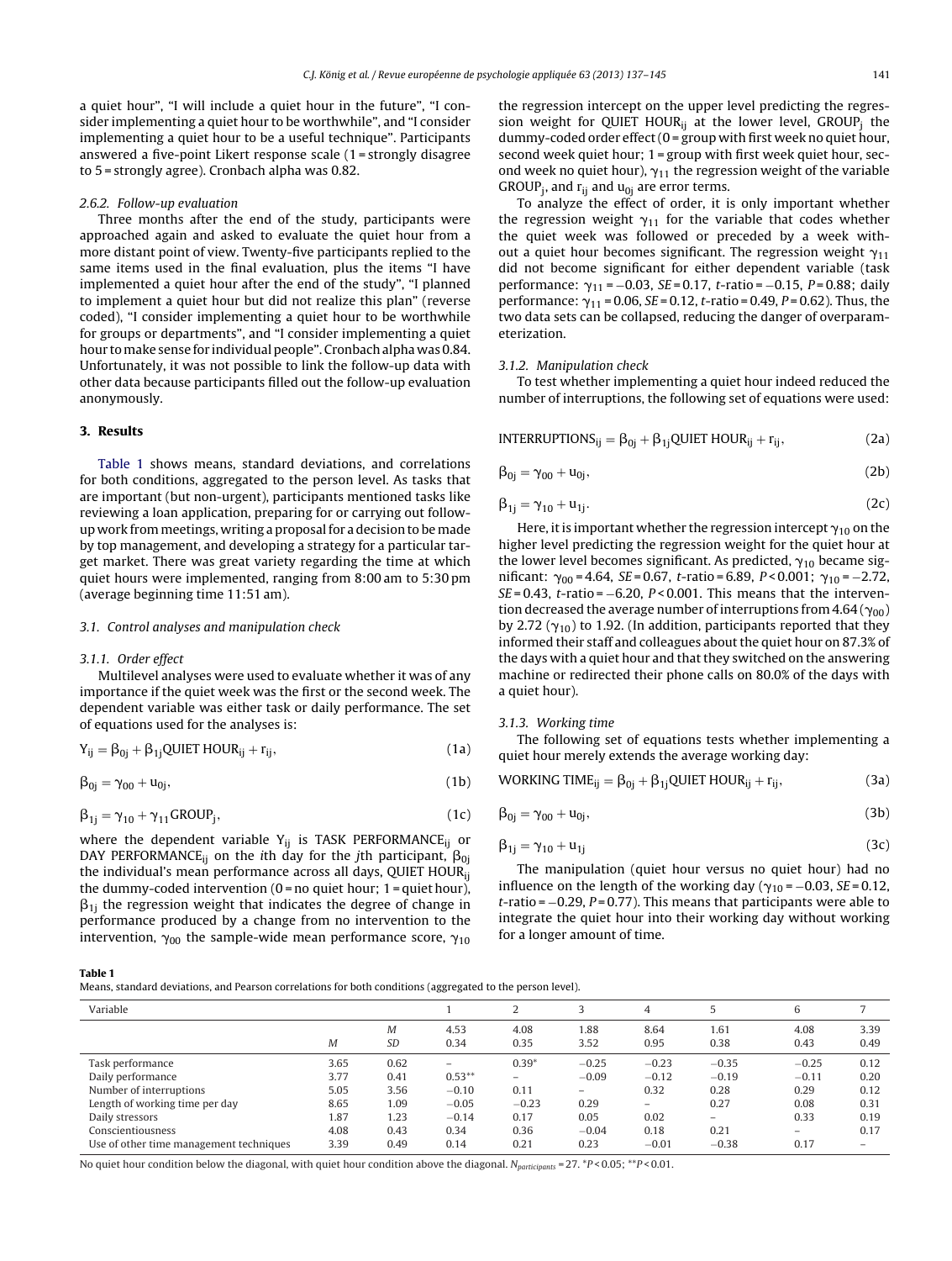| Dependent variable | Predictor  | Parameter     | Estimate | SE   | t-ratio |               |
|--------------------|------------|---------------|----------|------|---------|---------------|
| Task performance   |            |               |          |      |         |               |
|                    | Intercept  | $\gamma_{00}$ | 3.72     | 0.11 | 33.39   | ${}_{0.001}$  |
|                    | Quiet hour | $Y_{10}$      | 0.82     | 0.12 | 6.66    | ${}_{<0.001}$ |
| Day performance    |            |               |          |      |         |               |
|                    | Intercept  | $\gamma_{00}$ | 3.79     | 0.08 | 47.15   | < 0.001       |
|                    | Quiet hour | $Y_{10}$      | 0.30     | 0.07 | 4.30    | < 0.001       |
|                    |            |               |          |      |         |               |

 $N_{participants} = 27$ ;  $N_{days} = 227$ .

# 3.1.4. Daily stressors

The following set of equations tests whether days with a quiet hour differed from days without a quiet hour in terms of the amount of daily stressors (which would be a confound):

$$
DAILY STRESSORS_{ij} = \beta_{0j} + \beta_{1j} QUIET HOUR_{ij} + r_{ij},
$$
\n(4a)

$$
\beta_{0j} = \gamma_{00} + u_{0j},\tag{4b}
$$

$$
\beta_{1j} = \gamma_{10} + u_{1j}.\tag{4c}
$$

The results showed that days did not differ ( $\gamma_{10} = -0.05$ ,  $SE = 0.05$ ,  $t$ -ratio =  $-0.09$ ,  $P = 0.39$ ). This means that the effects of the quiet hour are not confounded by daily stressors.

# 3.2. Tests of the hypotheses

# 3.2.1. The effect of the intervention (hypotheses 1a and 1b)

The following set of equations was used to test whether the intervention influenced task and day performance:

$$
Y_{ij} = \beta_{0j} + \beta_{1j} \text{QUIET HOUR}_{ij} + r_{ij},\tag{5a}
$$

$$
\beta_{0j} = \gamma_{00} + u_{0j},\tag{5b}
$$

$$
\beta_{1j} = \gamma_{10} + u_{1j},\tag{5c}
$$

where  $Y_{ij}$  is TASK PERFORMANCE $_{ij}$  or DAY PERFORMANCE $_{ij}$ . The coefficient  $\gamma_{10}$  is important here because it is the regression intercept on the upper level, predicting the regression weight for QUIET HOUR at the lower level. As Table 2 shows,  $\gamma_{10}$  became significant with both dependent variables, indicating that the intervention was effective. With a quiet hour, task performance intervention increased by 0.82 ( $\gamma_{10}$ ) from 3.72 ( $\gamma_{00}$ ) to 4.54, and day performance by 0.30 from 3.79 to 4.09.

**Table 3**

Effects of a quiet hour on task and daily performance with conscientiousness and time management as moderators.

# 3.2.2. The use of other time management techniques and conscientiousness as moderators (hypotheses 2 and 3)

The set of equations testing whether the effects of the intervention were moderated by conscientiousness and the use of other time management techniques is as follows:

$$
Y_{ij} = \beta_{0j} + \beta_{1j} \text{QUIET HOUR}_{ij} + r_{ij},\tag{6a}
$$

$$
\beta_{0j} = \gamma_{00} + \gamma_{01} \text{CONSCIENTIOUSNESS}_{j}
$$
  
+  $\gamma_{02} \text{TIME MANAGEMENT}_{j} + u_{0j},$  (6b)

$$
\beta_{1j} = \gamma_{10} + \gamma_{11} \text{CONSCIENTIOUSNESS}_{j} + \gamma_{12} \text{TIME MANAGENT}_{j} + u_{0j},
$$
 (6c)

where the dependent variable  $Y_{ij}$  is either TASK PERFORMANCE $_{ij}$  or DAILY PERFORMANCE<sub>ij</sub>. Conscientiousness and time management were also entered as predictors for  $\beta_{0j}$  due to the well-established findings that conscientiousness (e.g., [Barrick](#page-7-0) [&](#page-7-0) [Mount,](#page-7-0) [1991;](#page-7-0) [Salgado,](#page-7-0) [1997\)](#page-7-0) and time management correlate with performance (e.g., [Claessens,](#page-7-0) [van](#page-7-0) [Eerde,](#page-7-0) [Rutte,](#page-7-0) [&](#page-7-0) [Roe,](#page-7-0) [2004;](#page-7-0) [Nonis](#page-7-0) [&](#page-7-0) [Sager,](#page-7-0) [2003\).](#page-7-0) Using these variables as predictors for  $\beta_{0j}$  therefore controls for these effects.

As expected, conscientiousness was a negative moderator of the effect of the quiet hour on task performance and daily performance (as indicated by the significance of both regression weights  $\gamma_{11}$ ). This means that people who were less conscientious benefited more from a quiet hour. However, time management was not a significant moderator of the effect of the intervention on task performance and daily performance. In addition, neither moderator was an independent predictor of task performance and daily performance (Table 3).

| Dependent variable | Predictor         | Parameter     | Estimate | <b>SE</b> | $t$ -ratio | P            |
|--------------------|-------------------|---------------|----------|-----------|------------|--------------|
| Task performance   |                   |               |          |           |            |              |
|                    | Intercept         | $\gamma_{00}$ | 3.72     | 0.10      | 35.48      | ${}_{0.001}$ |
|                    | Conscientiousness | $\gamma_{01}$ | 0.43     | 0.26      | 1.68       | 0.11         |
|                    | Time management   | $\gamma_{02}$ | 0.16     | 0.22      | 0.73       | 0.47         |
|                    | Quiet hour        | $\gamma_{10}$ | 0.83     | 0.12      | 7.15       | ${}_{0.001}$ |
|                    | Conscientiousness | $\gamma_{11}$ | $-0.66$  | 0.28      | $-2.32$    | 0.03         |
|                    | Time management   | $\gamma_{12}$ | $-0.03$  | 0.25      | $-0.15$    | 0.88         |
| Daily performance  |                   |               |          |           |            |              |
|                    | Intercept         | $\gamma_{00}$ | 3.78     | 0.08      | 49.26      | < 0.001      |
|                    | Conscientiousness | $\gamma_{01}$ | 0.31     | 0.19      | 1.65       | 0.11         |
|                    | Time management   | $\gamma_{02}$ | 0.13     | 0.16      | 0.77       | 0.45         |
|                    | Quiet hour        | $\gamma_{10}$ | 0.31     | 0.07      | 4.52       | ${}_{0.001}$ |
|                    | Conscientiousness | $\gamma_{11}$ | $-0.44$  | 0.17      | $-2.62$    | 0.02         |
|                    | Time management   | $Y_{12}$      | 0.05     | 0.15      | $-0.36$    | 0.72         |

 $N_{participants} = 27$ ;  $N_{days} = 227$ .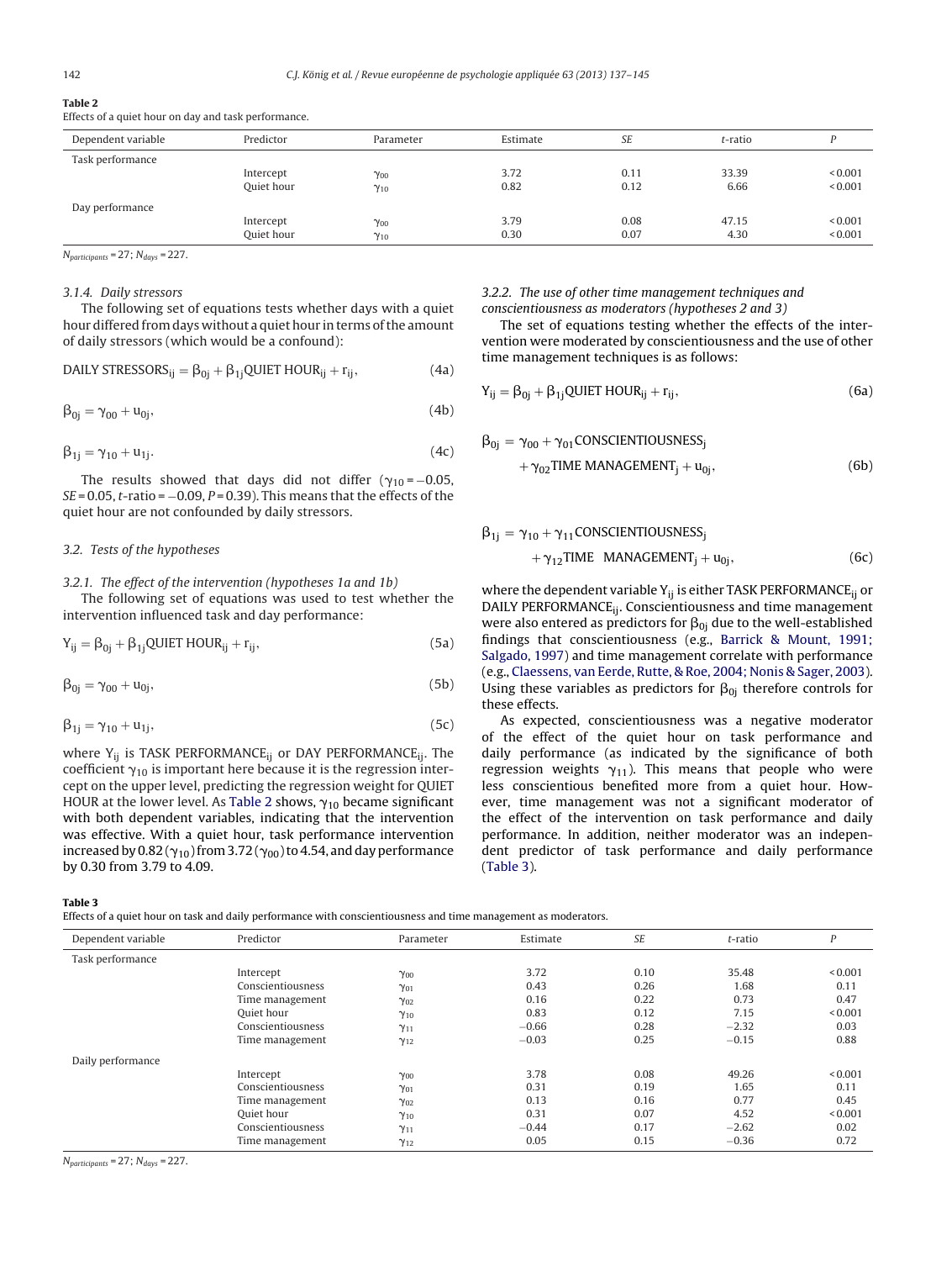#### 3.3. Final evaluation and follow-up

#### 3.3.1. Final evaluation

The evaluation at the end of the second week was positive  $(M = 4.12, SD = 0.54, on a scale from 1 to 5, n = 24 due to missing val$ ues). This shows that participants had formed a positive impression of the quiet hour during the study.

#### 3.3.2. Follow-up evaluation

When participants were approached after three months, their evaluation was again positive ( $M = 3.96$ ,  $SD = 0.55$ ,  $n = 25$ ). This was also the case for the item "I have implemented a quiet hour after the end of the study" ( $M = 3.42$ ,  $SD = 0.97$ ), which indicates that the participants continued to implement the quiet hour at least in part.

# **4. Discussion**

This experimental field study was designed to test the effectiveness of implementing a quiet hour. The results show that people report a higher performance on days when they have implemented a quiet hour than on days without a quiet hour. They also report more progress on tasks worked on during the quiet hour than on comparable tasks during a day without a quiet hour. These effects were not due to an increase in hours worked during the day, and they could not be attributed to differences in daily stressors. Furthermore, participants evaluated the quiet hour positively, both directly at the end of the study and three months later.

This study supports the idea that a behavioral decision-making research framework could be used for understanding time management issues (e.g., [Koch](#page-7-0) [&](#page-7-0) [Kleinmann,](#page-7-0) [2002\).](#page-7-0) In particular, we used this framework to argue that establishing a quiet hour can be considered as a precommitment strategy (e.g., [Ariely](#page-7-0) [&](#page-7-0) [Wertenbroch,](#page-7-0) [2002\):](#page-7-0) if people establish a quiet hour, they are committing themselves to working on an important but non-urgent task and to not allowing themselves to be interrupted. Such a precommitment is advisable because interruptions are often powerful temptations (e.g., because they might offer exiting new information), and it is much easier to generally reduce the number of interruptions than to say no to an interrupting colleague.

Our study also supports the idea that shielding oneself from interruptions is important (but difficult, [König](#page-7-0) [&](#page-7-0) [Kleinmann,](#page-7-0) [2007\)](#page-7-0) because a great deal of research has established the negative effects of being interrupted on performance (primarily in lab studies, e.g., [Cellier](#page-7-0) [&](#page-7-0) [Eyrolle,](#page-7-0) [1992;](#page-7-0) [Gillie](#page-7-0) [&](#page-7-0) [Broadbent,](#page-7-0) [1989\).](#page-7-0) At the same time, our manipulation check showed that quiet hours do not completely obliterate interruptions – they merely decrease the number of interruptions. This might indicate that adopting an interruptionfree work environment is unrealistic because organizations might sometimes require a fairly continuous flow of information.

As predicted, conscientiousness moderated the effects of implementing a quiet hour on performance. The more conscientious people were, the smaller the effect of the quiet hour. This means that nonconscientious people, who are likely to procrastinate ([Steel,](#page-8-0) [2007;](#page-8-0) [van](#page-8-0) [Eerde,](#page-8-0) [2003a\),](#page-8-0) might especially benefit from implementing a quiet hour. The use of other time management techniques, however, did not moderate the effects of implementing a quiet hour on performance. If the effects of the quiet hour are independent of the extent to which people use other time management techniques, this means that people who already use other time management techniques can equally benefit from implementing a quiet hour as people who do not use them.

This study contributes to the empirical literature on time management by testing the effectiveness of one particular time management technique for the first time. Time management is often studied from an individual differences perspective (see [Claessens,](#page-7-0) [van](#page-7-0) [Eerde,](#page-7-0) [&](#page-7-0) [Rutte,](#page-7-0) [2007\).](#page-7-0) However, intervention studies are much rarer [\(Claessens](#page-7-0) et [al.,](#page-7-0) [2007\),](#page-7-0) and we agree with Claessens et al. that there is "still a lot of work to be done on the subject of time management" (p. 270), particularly work that evaluates time management interventions.

As in all studies, there are some limitations to our research. First, our research design made it necessary to assess momentary performance – a type of performance that cannot be obtained by asking supervisors [\(Fisher,](#page-7-0) [2003;](#page-7-0) [Totterdell,](#page-7-0) [2000\),](#page-7-0) as for supervisors to rate task or day performance, they would need to have information about slow or fast progress available to them, which would be unrealistic. Thus, the only way of testing the hypotheses was to obtain self-report performance data, although it remains to be shown how strongly self-reports of momentary performance correlate with momentary performance measured objectively or by others' reports. Even though, atleast some of our participants might have been somewhat lenient when rating their own performance, this is not an issue for this study as the effects of implementing a quiet hour were tested as within-person effects. Thus, differences in mean performance between participants are not of importance here.

Second, we used a rather short timeframe. The only long-term results we have are general, albeit positive statements that our participants made in our follow-up survey after three months. It would therefore be interesting to examine the effects of a quiet hour implemented over a longer period of time.

Third, participants might have been wondered whether we believed in the effectiveness of the quiet hour and tried to behave accordingly. However, we carefully designed our questionnaire in a way that both conditions (i.e., also the one with no quiet hour) were framed as reasonable work styles that have both their benefits (and disadvantages), and the study was described as a study about how people manage their time in general (and not as a test of the quiet hour). This design features make it a least less likely that participants just reported to be more effective on days with a quiet hour in order to do us researchers a favor.

Fourth, the quiet hour can be understood as a technique that shields a person from interruptions by others, but it does not shield him/her from self-initiated interruptions. In particular, the internet offers many options for killing time (e.g., an employee might think "why not just check whether there is any interesting news?" and interrupt his/her current work task to visit an online news site, see, e.g., [Vitak,](#page-8-0) [Crouse,](#page-8-0) [&](#page-8-0) [LaRose,](#page-8-0) [2011;](#page-8-0) [Weatherbee,](#page-8-0) [2010\).](#page-8-0) Thus, future research should develop and evaluate interventions that help employees to resist these temptations.

Future research could also look at other individual variables as moderators of the relationship between the quiet hour and performance. For example, people who are good at multitasking (e.g., [Bühner,](#page-7-0) [König,](#page-7-0) [Pick,](#page-7-0) [&](#page-7-0) [Krumm,](#page-7-0) [2006;](#page-7-0) [Hambrick,](#page-7-0) [Oswald,](#page-7-0) [Darowski,](#page-7-0) [Rench,](#page-7-0) [&](#page-7-0) [Brou,](#page-7-0) [2010\)](#page-7-0) or who like to multitask (cf. [König](#page-7-0) [&](#page-7-0) [Waller,](#page-7-0) [2010\)](#page-7-0) might cope better with interrupting events and thus profit less from the quiet hour. In addition, people who have less developed "cooling strategies" [\(Metcalfe](#page-7-0) [&](#page-7-0) [Mischel,](#page-7-0) [1999,](#page-7-0) p. [14\),](#page-7-0) which are strategies to focus on the informational aspects of an interruption instead of the rewarding and pleasurable aspects, might benefit more from implementing quiet hours. Researchers could also explore in which jobs quiet hours are particularly beneficial and in which jobs quiet hours do not work or are even harmful. For example, if jobs require a great deal of communication between different people, implementing quiet hours may disrupt this flow of communication, leading to a decrease in job performance (see also [Jett](#page-7-0) [&](#page-7-0) [George,](#page-7-0) [2003;](#page-7-0) [Käser,](#page-7-0) [Fischbacher,](#page-7-0) [&](#page-7-0) [König,](#page-7-0) [in](#page-7-0) [press\).](#page-7-0)

Given that this study indicates the general effectiveness of quiet hours, an interesting follow-up question concerns which time slots are appropriate for implementing quiet hours. Our study shows a variety of starting times, but it remains open whether participants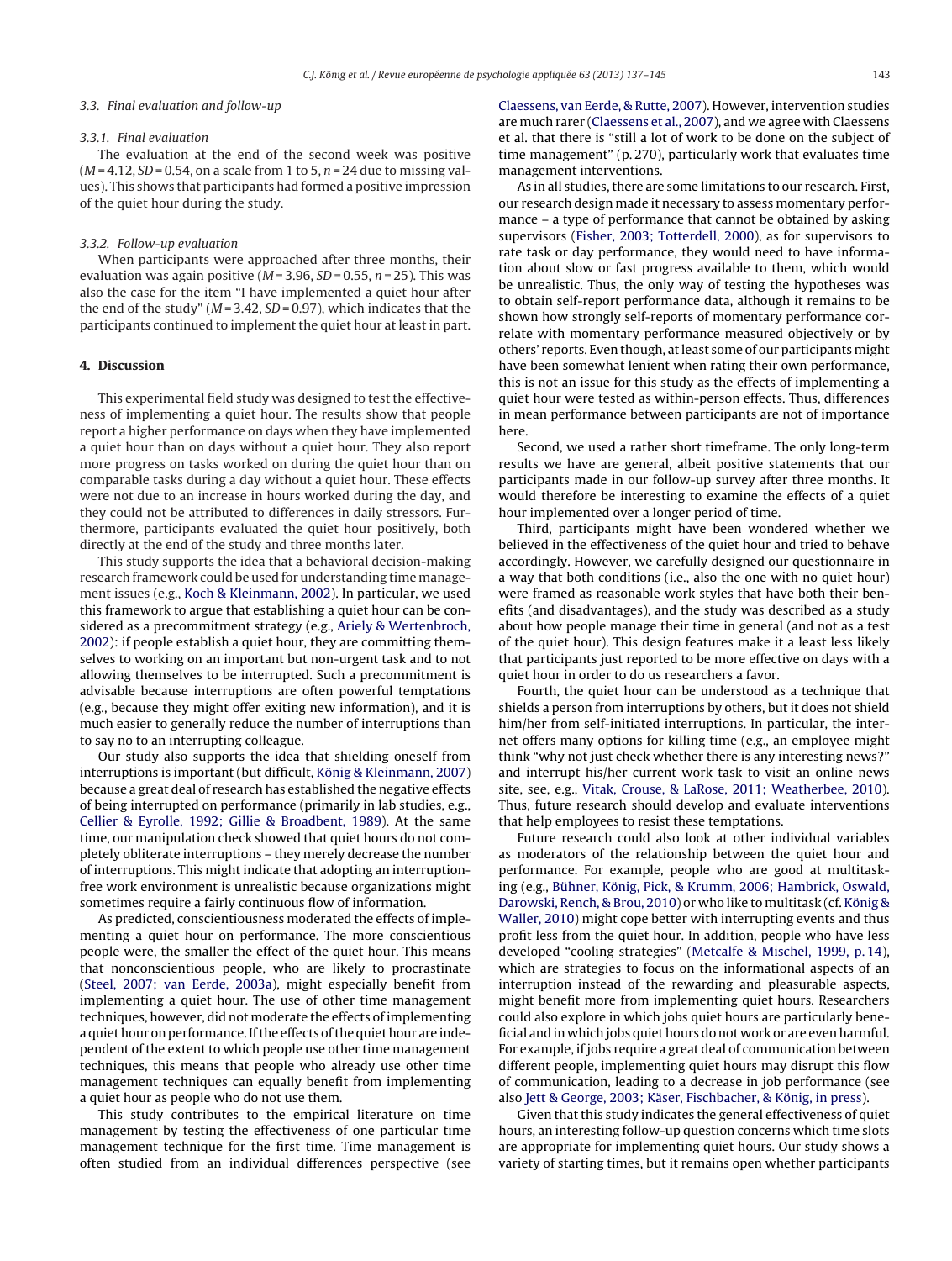<span id="page-7-0"></span>chose appropriate starting times. It is likely that appropriateness depends both on organizational procedures (e.g., sometimes it might be necessary to be able to interrupt certain people to get urgent information) and on individual preferences, which might be linked to circadian and ultradian rhythms (i.e., biological rhythms with periods of 24 hours or less than 24 hours, see e.g., Hobbs, Williamson, & Van Dongen, 2010; Iskra-Golec, 2006).

The study has important practical implications: employees should consider implementing a quiet hour, as it should help to improve their performance. In addition, people with a low degree of conscientiousness will benefit to an even greater extent. A quiet hour is likely to work especially well if it is implemented by a whole department or even a whole company (cf. Perlow, 1999). In this case, nobody would phone or try to visit their colleagues during this time because it would also be their own personal quiet time. Quiet hours could be included in time management training to bolster its often inadequate effectiveness [\(Slaven](#page-8-0) [&](#page-8-0) [Totterdell,](#page-8-0) [1993\).](#page-8-0)

Mackenzie (1997, p. 88), the author of a very successful time management self-help book, claimed that the "quiet hour is one of the most successful and profitable time management techniques ever devised". Although we do not know whether it is indeed the most successful technique, we do now know that it is at least a successful technique.

#### **Disclosure of interest**

The authors declare that they have no conflicts of interest concerning this article.

#### **Acknowledgements**

The authors are grateful for the constructive comments offered by Emily Hunter, Ute-Christine Klehe, Klaus G. Melchers, Renee Miller, and Christiane Spitzmüller. Financial support from the Deutsche Forschungsgemeinschaft (German Science Foundation, grant number KL 823/8-1) to the second author is gratefully acknowledged. Before his marriage, C.J. König published under the name of C.J. Koch.

#### **References**

- Ariely, D., & Wertenbroch, K. (2002). Procrastination, deadlines, and performance: Self-control by precommitment. Psychological Science, 13, 219–224.
- Barrick, M. R., & Mount, M. K. (1991). The Big Five personality dimensions and job performance: A meta-analysis. Personnel Psychology, 44, 1–26.
- Bolger, N., Davis, A., & Rafaeli, E. (2003). Diary methods: Capturing life as it is lived. Annual Review of Psychology, 54, 579–616.
- Borkenau, P., & Ostendorf, F. (1991). Ein Fragebogen zur Erfassung fünf robuster Persönlichkeitsfaktoren. Diagnostica, 37, 29-41 [A questionnaire for assessing five robust personality factors].
- Bryk, A. S., Raudenbush, S. W., & Congdon, R. T., Jr. (2005). HLM6: Hierarchical linear and nonlinear modeling (computer software). Chicago, IL: Scientific Software International.
- Bühner, M., König, C. J., Pick, M., & Krumm, S. (2006). Working memory dimensions as differential predictors of the speed and error aspect of multitasking performance. Human Performance, 19, 253–275.
- Cellier, J. M., & Eyrolle, H. (1992). Interference between switched tasks. Ergonomics, 35, 25–36.
- Claessens, B. J. C., van Eerde, W., & Rutte, C. G. (2007). A review of the time management literature. Personnel Review, 36, 255–276.
- Claessens, B. J. C., van Eerde, W., Rutte, C. G., & Roe, R. A. (2004). Planning behavior and perceived control of time at work. Journal of Organizational Behavior, 25, 937–950.
- Claessens, B. J. C., van Eerde, W., Rutte, C. G., & Roe, R. A. (2010). Things to do today: A daily diary study on task completion at work. Applied Psychology: An International Review, 59, 273–295.
- Digman, J. M. (1990). Personality structure: Emergence of the five-factor model. Annual Review of Psychology, 41, 417–440.
- Fisher, C. D. (2003). Why do lay people believe that satisfaction and performance are correlated? Possible sources of a commonsense theory. Journal of Organizational Behavior, 24, 753–777.
- Frederick, S., Loewenstein, G., & O'Donoghue, T. (2002). Time discounting: A critical review. Journal of Economic Literature, 40, 351–401.
- Gentry, W. A., Harris, L. S., Baker, B. A., & Leslie, J. B. (2008). Managerial skills: What has changed since the late 1980s. Leadership & Organization Development Journal, 29, 167–181.
- Gillie, T., & Broadbent, D. E. (1989). What makes interruptions disruptive? A study of length, similarity, and complexity. Psychological Research, 50, 243–250.
- Häfner, A., & Stock, A. (2010). Time management training and perceived control of time at work. Journal of Psychology, 144, 429–447.
- Hambrick, D. Z., Oswald, F. L., Darowski, E. S., Rench, T.A., & Brou, R.(2010). Predictors of multitasking performance in a synthetic work paradigm. Applied Cognitive Psychology, 24, 1149–1167.
- Hawkins, F., & Klas, L. (1997). Time management as a stressor for helping professionals: Implications for employment. Journal of Employment Counseling, 34(1), 2–6.
- Hobbs, A., Williamson, A., & Van Dongen, H. P. A. (2010). A circadian rhythm in skill-based errors in aviation maintenance. Chronobiology International, 27, 1304–1316.
- Iskra-Golec, I. (2006). Ultradian and asymmetric rhythms of hemispheric processing speed. Chronobiology International, 23, 1229–1239.
- Jackson, T., Dawson, R., & Wilson, D. (2003). Reducing the effect of email interruptions on employees. International Journal of Information Management, 23, 55–65.
- Jett, Q. R., & George, J. M. (2003). Work interrupted: A closer look at the role of interruptions in organizational life. Academy of Management Review, 28, 494–507.
- Johansson, G., & Aronsson, G. (1984). Stress reactions in computerized administrative work. Journal of Occupational Behaviour, 5, 159–181.
- Käser, P.A.W., Fischbacher, U., & König, C.J. (in press). Helping and quiet hours: Interruption-free time spans can harm performance. Applied Psychology: An International Review.
- Kirby,K. N., & Herrnstein, R. J.(1995). Preference reversals due to myopic discounting of delayed reward. Psychological Science, 6, 83–89.
- Kirby, K. N., & Maraković, N. N. (1995). Modeling myopic decisions: Evidence for hyperbolic delay-discounting within subjects and amounts. Organizational Behavior and Human Decision Processes, 64, 22–30.
- Kivetz, R., & Simonson, I. (2002). Self-control for the righteous: Toward a theory of precommitment to indulgence. Journal of Consumer Research, 29, 199–217.
- Koch, C. J., & Kleinmann, M.(2002). A stitch in time saves nine: Behavioural decisionmaking explanations for time management problems. European Journal of Work and Organizational Psychology, 11, 199–217.
- König, C. J., & Kleinmann, M. (2005). Deadline rush: A time management phenomenon and its mathematical description. Journal of Psychology, 139, 33–45.
- König, C. J., & Kleinmann, M. (2006). Individual differences in the use of time management mechanics and in time discounting. Individual Differences Research, 4, 194–207.
- König, C. J., & Kleinmann, M. (2007). Time management problems and discounted utility. Journal of Psychology, 141, 321–334.
- König, C. J., van Eerde, W., & Burch, A. (2010). Consequences and predictors of daily goal disengagement: A diary study. Journal of Personnel Psychology, 9, 50–56.
- König, C. J., & Waller, M. J. (2010). Time for reflection: A critical examination of polychronicity. Human Performance, 23, 173–190.
- Lakein, A. (1973). How to get control of your time and your life. New York: Signet.
- Luong, A., & Rogelberg, S. G. (2005). Meetings and more meetings: The relationship between meeting load and the daily well-being of employees. Group Dynamics: Theory, Research, and Practice, 9, 58–67.
- Macan, T. H. (1994). Time management: Test of a process model. Journal of Applied Psychology, 79, 381–391.
- Macan, T.H. (1996). Time-management training: Effects on time behaviors, attitudes and job performance. Journal of Psychology, 130, 229–236.
- Macan, T. H., Shahani, C., Dipboye, R. L., & Phillips, A. P. (1990). College students' time management: Correlations with academic performance and stress. Journal of Educational Psychology, 82, 760–768.
- Mackenzie, A. (1997). The time trap (3rd ed.). New York: AMACOM.

Metcalfe,J., &Mischel,W.(1999).Ahot/cool-systemanalysis ofdelay of gratification: Dynamics of willpower. Psychological Review, 106, 3–19.

- Nonis, S. A., & Sager, J. K. (2003). Coping strategy profiles used by salespeople: Their relationships with personal characteristics and work outcomes. Journal of Personal Selling and Sales Management, 23, 139–150.
- Orpen, C. (1994). The effect of time-management training on employee attitudes and behavior: A field experiment. Journal of Psychology, 128, 393–396.
- Ostendorf, F., & Angleitner, A. (2004). NEO-Persönlichkeitsinventar nach Costa und McCrae: Revidierte Fassung. Göttingen, Germany: Hogrefe. [The NEO personality inventory after Costa and McCrae: Revised version].
- Perlow, L. A. (1999). The time famine: Toward a sociology of work time. Administrative Science Quarterly, 44, 57–81.
- Rachlin, H., & Green, L. (1972). Commitment, choice and self-control. Journal of the Experimental Analysis of Behavior, 17, 15–22.
- Raudenbush, S. W., & Bryk, A. S. (2001). Hierarchical linear models: Applications and data analysis methods (2nd ed.). Thousand Oaks, CA: Sage.
- Read, D. (2001). Intrapersonal dilemmas. Human Relations, 54, 1093–1117.
- Reise, S. P., & Duan, N. (2003). Design issues in multilevel studies. In S. P. Reise, & N. Duan (Eds.), Multilevel modeling: Methodological advances, issues, and applications (pp. 285–298). Mahwah, NJ: Lawrence Erlbaum.